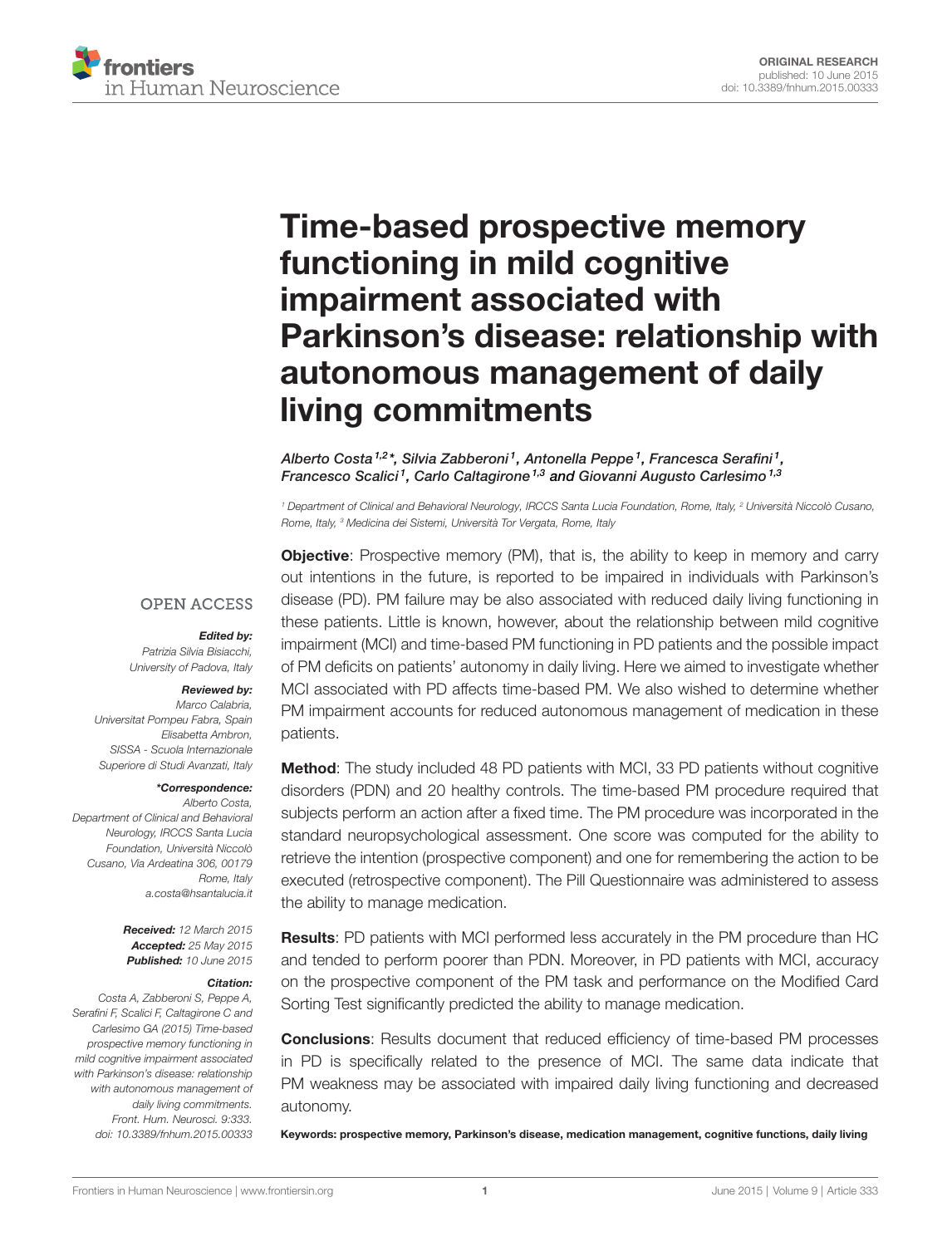# Introduction

Prospective memory (PM), that is, the ability to keep in mind and carry out future intentions, is consistently impaired in individuals with Parkinson's disease (PD). In fact, studies using both event-based paradigms, which require subjects to execute a delayed action at the occurrence of an environmental cue, and time-based tasks, which require subjects to execute a delayed action at the expiration of a certain time, document that PD patients perform significantly worse than healthy controls [\(Kliegel et al.,](#page-8-0) [2011;](#page-8-0) [Costa et al.,](#page-8-1) [2013a;](#page-8-1) [Foster](#page-8-2) [et al.,](#page-8-2) [2013\)](#page-8-2). There is also evidence that in this population PM impairment is related to dysexecutive symptoms [\(Kliegel](#page-8-0) [et al.,](#page-8-0) [2011;](#page-8-0) [Costa et al.,](#page-8-3) [2014\)](#page-8-3) and a role has been suggested for the dysfunctioning of dopamine systems [\(Costa et al.,](#page-8-4) [2008a\)](#page-8-4).

Findings of a recent study also raised the question of whether PM weakness is tout-court related to PD in PD patients or whether it is the expression of cognitive impairment [\(Costa et al.,](#page-8-5) [2015a\)](#page-8-5). In particular, in that study PD patients with and without mild cognitive impairment (MCI) and healthy controls were administered an event-based task in focal (the PM target was processed in the ongoing task) and non-focal (the PM target was not processed during the ongoing task) conditions. Results documented that PD patients with MCI performed worse than both healthy controls and PD patients without MCI, who in turn performed comparably [\(Costa et al.,](#page-8-5) [2015a\)](#page-8-5). These findings have clinical relevance because they suggest that PM disorders may be a specific sign of MCI associated with PD. Indeed, as outlined by several authors MCI can be considered as a prodromal condition of different neurological syndromes with dementia [\(Petersen et al.,](#page-9-0) [2001;](#page-9-0) [Dubois et al.,](#page-8-6) [2007a,](#page-8-6) [2010;](#page-8-7) [Cummings et al.,](#page-8-8) [2013\)](#page-8-8). An elevated risk of dementia has also been reported for individuals with MCI associated with PD compared to individuals with PD without MCI [\(Litvan](#page-8-9) [et al.,](#page-8-9) [2012;](#page-8-9) [Halliday et al.,](#page-8-10) [2014\)](#page-8-10). Therefore, clarifying whether PM impairments depend on MCI in PD is an important issue that could provide useful information for diagnosis and treatment.

Another open question concerns the possible relationship between PD patients' PM weakness and reduced ability to selfmanage daily living commitments. Indeed, PM impairment is reported to significantly affect functional activities in persons with various neurological diseases [\(Kinsella et al.,](#page-8-11) [1996;](#page-8-11) [Burgess](#page-7-0) [et al.,](#page-7-0) [2000;](#page-7-0) [Schmitter-Edgecombe et al.,](#page-9-1) [2009;](#page-9-1) [Fish et al.,](#page-8-12) [2010;](#page-8-12) [Kliegel et al.,](#page-8-0) [2011\)](#page-8-0). In PD patients, [Pirogovsky et al.](#page-9-2) [\(2012\)](#page-9-2) found that decreased PM efficiency, as assessed by both self-report and performance-based tools, was significantly associated with reduced ability to successfully manage their own medication. In a recent investigation this relationship was also described in PD patients with MCI. In particular, in a sample of PD patients with single-domain and multiple-domain MCI event-based PM scores were found to significantly predict scores on the Pill questionnaire, a tool aimed at ascertaining whether PD patients are able to autonomously manage pharmacological therapy [\(Costa et al.,](#page-8-5) [2015a\)](#page-8-5). This was the first study directly aimed at exploring this issue, which is undoubtedly worthy of further investigation. Moreover, the possible effect of other factors such as depression, apathy and severity of extrapiramidal symptoms, which might significantly affect daily living management, was not taken into account.

To the best of our knowledge, time-based PM functioning has never been compared in PD patients with and without MCI. Moreover, its relationship with self-management of daily living commitments has never been investigated in individuals with MCI associated with PD. Therefore, this study was specifically aimed at investigating these issues. For this purpose, we administered a time-based PM procedure that was incorporated in the standard neuropsychological examination to two groups of PD patients with single- and multiple-domain MCI, a group of PD patients without MCI and a group of healthy controls. Based on previous data concerning event-based PM functioning, we predicted that PD patients with MCI, but not PD patients without MCI, would obtain lower PM scores than healthy controls.

To comply with the second aim of study, that is, to investigate the relationship between PD patients' PM performance and their autonomy in daily living, a regression model was applied to the data. In particular, we evaluated the relative contribution of PM scores to the score variability on the Pill questionnaire [\(Dubois](#page-8-13) [et al.,](#page-8-13) [2007b\)](#page-8-13), taking into account the weight of other relevant cognitive (i.e., global cognitive functioning, episodic memory and executive abilities), affective (i.e., depression and apathy) and motor (severity of extrapiramidal symptoms) variables. According to previous evidence of an association between PM failure and reduced daily living functioning also in PD patients [\(Pirogovsky et al.,](#page-9-2) [2012;](#page-9-2) [Costa et al.,](#page-8-5) [2015a\)](#page-8-5), we expected that PM performance would predict the ability of PD patients with MCI to autonomously manage their own medication.

# Materials and Methods

## **Participants**

We recruited 81 right-handed individuals with idiopathic PD and 20 right-handed healthy controls (HC;  $F = 17$ ;  $M = 3$ ); they participated in the study after giving their written informed consent. The study was approved by the Ethics Committee of Fondazione Santa Lucia.

Idiopathic PD was defined according to the United Kingdom PD Society brain bank criteria [\(Hughes et al.,](#page-8-14) [1992\)](#page-8-14). Diagnosis of MCI was made according to [Litvan et al.](#page-8-9) [\(2012\)](#page-8-9) criteria, specifically: (i) cognitive complaints corroborated by an assistant; (ii) performance score at least 1.5 SD below the normative population on two tests of a standardized neuropsychological screening battery (see below for a detailed description of the tests used). Exclusion criteria were: (i) the presence of major psychiatric disorders, neurological conditions other than PD, vascular brain lesions and major systemic or metabolic diseases that could affect cognitive status as assessed by neuropsychiatric, neuroradiological (CT or MR) and laboratory examinations; (ii) taking medications (other than dopaminergic drugs) that have an effect on brain functioning. According to [Litvan et al.](#page-8-9) [\(2012\)](#page-8-9), PD patients were classified as having MCI (single-domain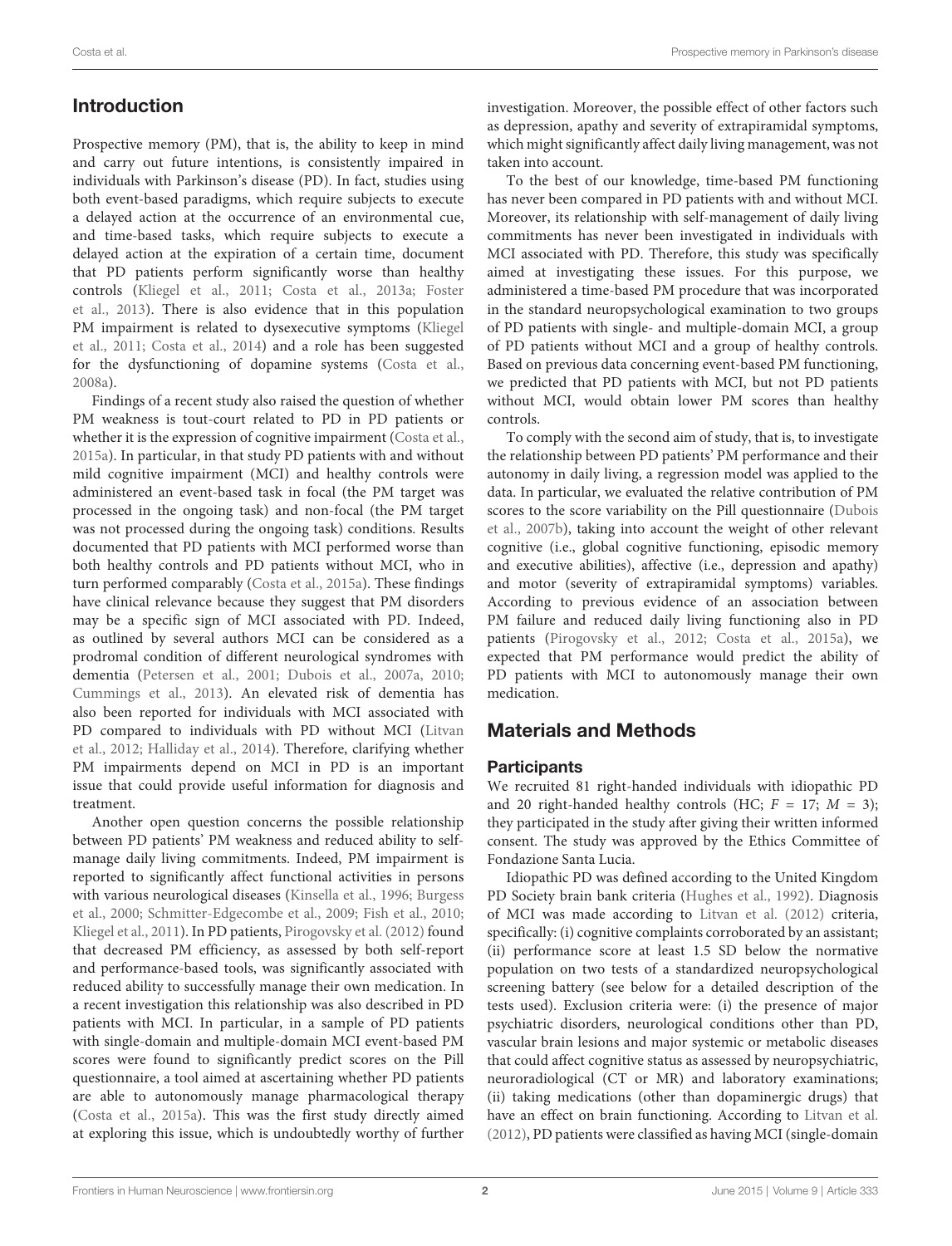MCI:  $N = 20$  ( $F = 11$ ;  $M = 9$ ): 9 with amnestic and 11 with dysexecutive profiles; multiple-domain MCI:  $N = 28$  ( $F = 10$ ;  $M = 18$ ): 19 with memory and executive impairments, 7 with executive and visual-spatial impairments, 1 with memory and visual-spatial impairments; 1 with memory, executive and visualspatial impairments), and patients without cognitive disorders (PDN;  $N = 33$ ;  $F = 15$ ;  $M = 18$ ). All PD patients were treated with levodopa, dopamine agonists (pramipexole, ropinirole, rotigotine) or monoamine oxidase inhibitor (rasagiline and selegiline; in **[Table 1](#page-2-0)** average dopamine equivalent dosages are reported for the three PD groups). The Unified PD Rating scale Part-III [\(Fahn and Elton,](#page-8-15) [1987\)](#page-8-15) was administered to assess severity of extrapiramidal symptoms. The Activities of Daily Living (ADL) and Instrumental Activities of Daily Living (IADL; [Lawton and Brody,](#page-8-16) [1969\)](#page-8-16) and the Pill questionnaire (see below for a detailed description of this tool; [Dubois et al.,](#page-8-13) [2007b\)](#page-8-13) were administered to assess patients' ability to manage routine activities.

Inclusion criteria for HC included: (i) absence of subjective cognitive disturbances; (ii) MMSE score  $\geq$ 26 [\(Measso et al.,](#page-8-17) [1991\)](#page-8-17). Exclusion criteria were: (i) performance 1.5 SD below the normative population on any test of the standardized neuropsychological screening battery; (ii) presence of current or previous neurological or psychiatric disorders, major systemic or metabolic diseases able to induce significant changes in cognition; and (iii) taking medications with an effect on brain functioning.

**[Table 1](#page-2-0)** presents the socio-demographic and clinical characteristics of the samples.

#### Neuropsychological Test Battery

Standardized tests were administered to PD patients to assess episodic memory [Immediate and Delayed Recall of a 15-Word List [\(Carlesimo et al.,](#page-7-1) [1996\)](#page-7-1); Prose Recall [\(Carlesimo et al.,](#page-7-2) [2002\)](#page-7-2); Immediate and delayed reproduction of Rey's Figure [\(Carlesimo](#page-7-2) [et al.,](#page-7-2) [2002\)](#page-7-2)], attention and short-term memory [Digit Span and Corsi Block Tapping test Forward and Backward [\(Monaco et al.,](#page-8-18) [2013\)](#page-8-18); the Trail Making Test—Part A [\(Giovagnoli et al.,](#page-8-19) [1996\)](#page-8-19)], executive functions [Phonological Word Fluency [\(Carlesimo](#page-7-1) [et al.,](#page-7-1) [1996\)](#page-7-1); Modified Card Sorting test (MCST; [Nocentini](#page-8-20) [et al.,](#page-8-20) [2002\)](#page-8-20); Raven's Colored Progressive Matrices [\(Carlesimo](#page-7-1) [et al.,](#page-7-1) [1996\)](#page-7-1); the Trail Making Test—Part B [\(Giovagnoli et al.,](#page-8-19) [1996\)](#page-8-19)], language [Objects and Verbs Naming subtests from the Neuropsychological Examination of Aphasia [\(Capasso and](#page-7-3) [Miceli,](#page-7-3) [2001\)](#page-7-3)], visual-spatial functions [Copy of Drawings and Copy of Drawings with Landmarks [\(Carlesimo et al.,](#page-7-1) [1996\)](#page-7-1); Copy of the Rey's Figure [\(Carlesimo et al.,](#page-7-2) [2002\)](#page-7-2)].

## Evaluation of PD Patients' Ability to Self-Manage Pharmacological Therapy

The Pill questionnaire [\(Dubois et al.,](#page-8-13) [2007b\)](#page-8-13) is an instrument administered to patients and their caregivers that investigates patients' ability to manage their dopamine treatment. According to the task force of the Movement Disorder Society, this questionnaire assesses the impact of a decline in cognitive functioning on daily living, taking into account the possible effects of motor disorders. According to [Dubois et al.](#page-8-13) [\(2007b\)](#page-8-13) no impact of cognitive disorders on daily living is present if a patient is able to describe the drugs, doses and timing of therapy or in cases in which the patient needs some help from the examiner but the caregiver certifies that the patient can safely and reliably take his/her pills without supervision (score = 4 and 3, respectively). There is an impact on daily living if the caregiver reports that the patient cannot take the pills without supervision or if the patient is unable to describe (even with the help of the examiner) the drugs, doses and timing of dopamine therapy (scores of 2 and 1, respectively).

## Assessment of Severity of (Depression) and Apathy

The Beck Depression Inventory [\(Beck et al.,](#page-7-4) [1961;](#page-7-4) [Visser et al.,](#page-9-3) [2006\)](#page-9-3) and the Apathy Evaluation Scale—Patient Version [\(Marin](#page-8-21)

#### <span id="page-2-0"></span>TABLE 1 | Social-demographic and clinical characteristics of the four experimental groups.

|                                 | Healthy           | PD patients without | PD patients with | <b>F</b> values | p values |
|---------------------------------|-------------------|---------------------|------------------|-----------------|----------|
|                                 | subjects $N = 20$ | MCI $N = 33$        | MCI $N = 48$     |                 |          |
|                                 |                   |                     |                  |                 |          |
| Age                             | 66.0 (7.0)        | 63.4(8.7)           | 66.0 (9.0)       | 1.02            | 0.37     |
| Years of formal education       | 12.3(3.6)         | 12.6(3.0)           | 11.4(4.3)        | 1.08            | 0.34     |
| <b>MMSE</b>                     | $29.4(0.8)$ *     | $29.4(0.8)$ **      | 28.5(1.4)        | 8.13            | 0.001    |
| <b>BDI</b>                      | 6.5(5.7)          | 8.7(6.9)            | 8.7(7.3)         | 0.65            | 0.52     |
| <b>AES</b>                      | 27.7(4.6)         | 29.1(8.9)           | 32.1(6.9)        | 1.94            | 0.065    |
| Pill questionnaire              |                   | 3.79(0.54)          | 3.08(1.05)       | 6.90            | 0.001    |
| <b>IADL</b>                     |                   | 7.4(1.1)            | 6.8(1.4)         | 1.76            | 0.074    |
| Disease duration                |                   | 6.9(4.7)            | 6.3(4.1)         | 0.41            | 0.52     |
| UPDRS-Part III ("on" condition) | -                 | 19.7 (13.5)         | 22.4(11.7)       | 0.92            | 0.34     |
| Levodopa equivalents            |                   | 607 (230)           | 616 (259)        | 0.03            | 0.87     |

\*Indicates a significant difference between healthy subjects and PD individuals with MCI, with a p value ≤0.01 as results from LSD post hoc tests; \*\* Indicates a significant difference between PD patients without MCI and the PD individuals with MCI with p < 0.01. SDMCI, single domain mild cognitive impairment; MDMCI, multiple domains mild cognitive impairment; BDI, Beck Depression Inventory; AES, Apathy Evaluation Scale; IADL, Instrumental Activities of Daily Living; UPDRS, Unified Parkinson's Disease Rating Scale.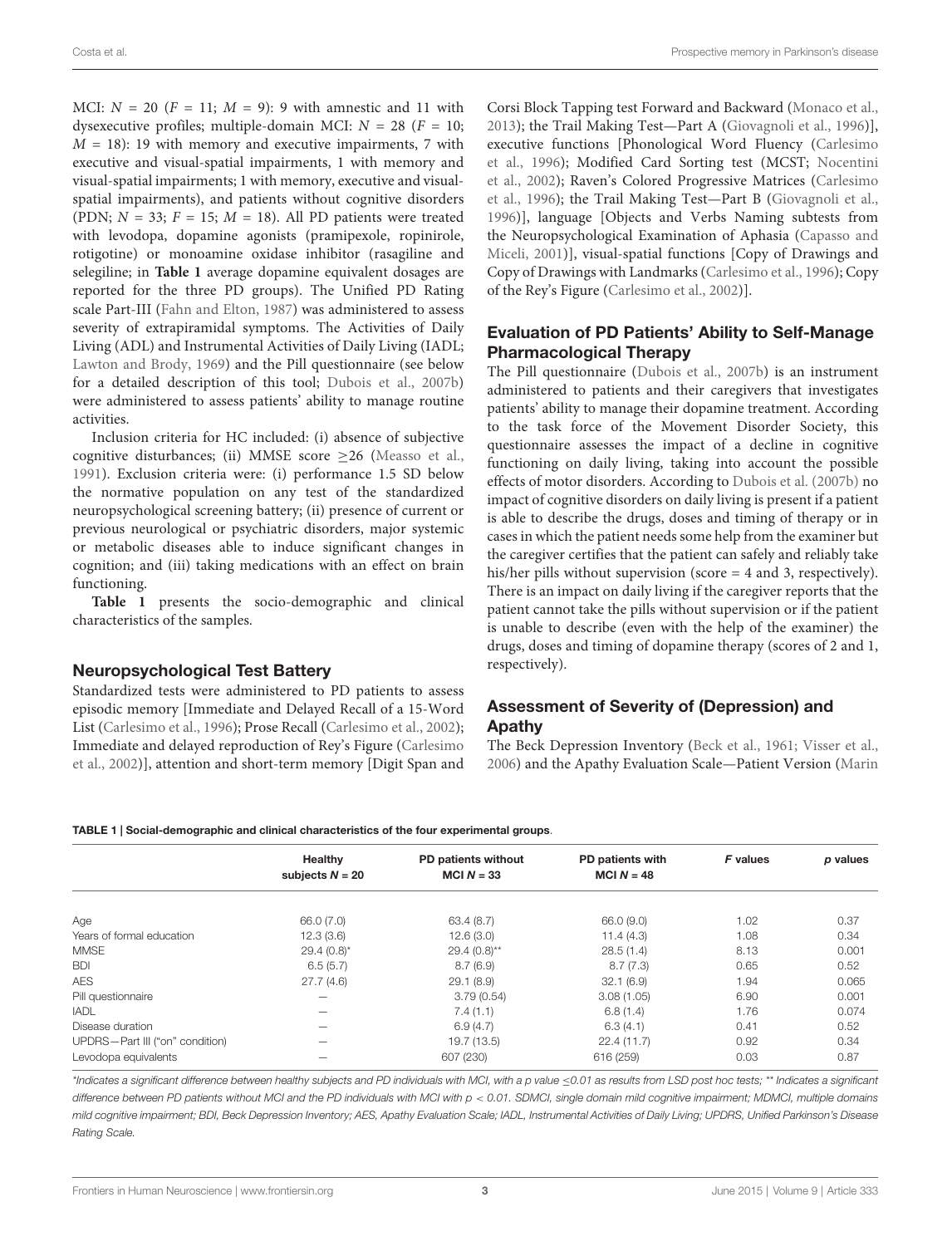[et al.,](#page-8-21) [1991;](#page-8-21) [Leentjens et al.,](#page-8-22) [2008\)](#page-8-22) were also administered to assess severity of depression and apathy, respectively.

The neuropsychological assessment and the administration of self-report questionnaires was carried out on two different days over a one-week period.

### PM Task

#### **Material**

The material consisted of five different actions the subjects had to perform at the expiration of the established time (i.e., open the door, remember to turn on the computer, write their first and last name on a sheet of paper, give a pen back to the examiner, setting right the phone receiver). The examiner and the experimental subject were seated on opposite sides of a table on which the objects the subject had to use were located. A wall clock was placed to the right of the subject so that he had to turn his head to check it.

#### Procedure

The procedure is a slightly revised version of a task that was previously used with individuals who had MCI but not PD [\(Costa](#page-8-23) [et al.,](#page-8-23) [2015b\)](#page-8-23). It consists of five consecutive trials, which are administered in approximately 50 min during administration of the neuropsychological screening battery. First, a running trial is performed. At the beginning of this trial the examiner instructs the subjects (who are tested individually) to perform the action after 2 min have elapsed. They have to repeat the examiner's instructions aloud. At the end of this trial the examiner discusses the difficulties the subjects have encountered in performing the task. After this trial, four other consecutive trials are run. At the beginning of each trial, the examiner instructs the subjects to perform an action after 10 min have elapsed. Only this 10-min trials were considered to evaluate performance. The subjects are informed that when the time expires they will have up to 2 min to initiate the action (a ''forgiveness period'') and that they may then interrupt the ongoing task. This delay was the same for all subjects. During the delay interval the subjects are engaged in performing the neuropsychological tests of the screening battery (**[Figure 1](#page-3-0)**). In particular, the sequence of events is programmed so as to avoid synchrony between the moment when the prospective intention has to be retrieved and the moment when the recall phase of the episodic memory tests of the neuropsychological battery have to be performed. If the subjects start to perform the required actions within this time limit, the examiner records the action. If the subjects do not engage in any action at the expiration of the 2-min forgiveness period, the examiner reminds them: ''Do you remember that at this point you were supposed to do something?'' If the response is affirmative, the examiner records the action carried out. The same procedure is repeated for all trials.

We computed one score for recalling the intention to perform the actions (prospective component) and one for correctly executing the actions (retrospective component). If the intention was recalled, we gave a score of 1 for each spontaneously activated intention and 0 if the intention was not recalled (score range 0–4). For action performance, regardless of whether or not the

| Mini Mental State Examination<br>15- Rey's word list learning: Immediate Recall                                                                                            | Running (2 min delay)<br>"Open the door"                                             |
|----------------------------------------------------------------------------------------------------------------------------------------------------------------------------|--------------------------------------------------------------------------------------|
| Rey's Figure: Copy<br>Rey's Figure: Immediate reproduction<br>Raven's coloured Progressive Matrices<br>15- Rey's words list: Delayed recall                                | PM trial I (10 min delay)<br>"remeber to turn on the computer"                       |
| Rey's Figure: Delayed recall<br>Copy of drawings<br>Copy of drawings with landmarks<br>Digit Span and Corsi test forward and backward<br>15- Rey's words list: Recognition | PM trial II (10 min delay)<br>"write your first and family name<br>on the worksheet" |
| Modified Card Sorting Test<br><b>Objects Naming</b>                                                                                                                        | PM trial III (10 min delay)<br>"give me back the pen"                                |
| Immediate Prose recall<br><b>Trail Making Test</b><br>Phonological Verbal Fluency<br>Verbs Naming<br>Delayed Prose recall                                                  | PM trial IV (10 min delay)<br>"set right the handset"                                |

<span id="page-3-0"></span>intention was spontaneously recalled or had to be cued, we assigned a score of 1 if the action was performed correctly, a score of 0.5 if performance was partially correct and a score of 0 if the action was completely incorrect or lacking (score range 0–4).

All PD patients were assessed approximately 60–90 min. after they had received their dose of dopamine replacement drug.

## Statistical Analysis

A general MANOVA and subsequent univariate ANOVAs were performed to compare the three experimental groups on the scores they obtained on the tests of the neuropsychological screening battery. In the case of significant main effects post hoc Tukey HSD were performed.

To compare PM performance between PD patients with MCI, PD patients without MCI and HC subjects, a mixed ANOVA was carried out with Group (PD patients with MCI vs. NPD vs. HC) as between factor and Task Component (prospective vs. retrospective) as within factor. In the case of significant main effects, Tukey HSD post hoc tests were performed. To investigate whether PD patients' PM performance predicts Pill questionnaire score, taking into account the weight of other relevant factors, the forward linear regression model was applied. The Pill score was entered in the model as dependent variable and the prospective and retrospective component scores of the PM task were entered as independent variables. According to the rule of thumb, to maintain a ratio of 10 subjects for each independent variable included in the regression model, with a sample of 81 subjects a maximum of 8 independent variables should be included. Therefore, we reduced the number of the other possible covariates by selecting one measure for each domain. Specifically, we included the UPDRS part-III to assess severity of extrapiramidal symptoms, the AES for apathy evaluation, the BDI as depression measure, the categories achieved on the MCST as measures of executive functioning, the delayed Prose Recall score as episodic memory measure and the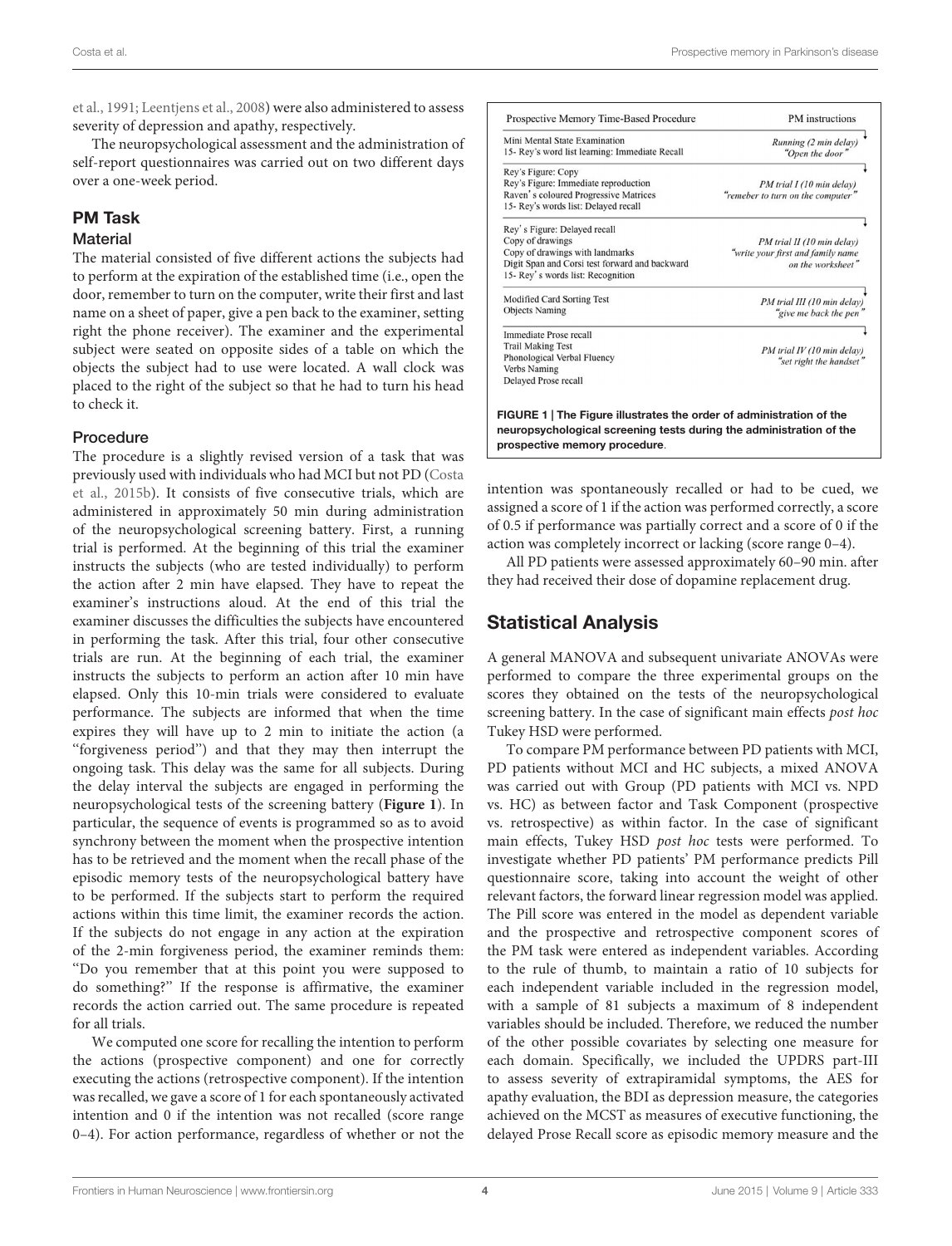MMSE score as an index of global cognitive functioning. The regression analysis was executed in a first step on the whole PD group and, in a second step, only with PD patients who had MCI.

A mixed ANOVA was also performed to compare PM scores between PD patients with single domain MCI who exhibit a dysexecutive vs. amnesic cognitive profile.

Pearson's correlation analyses were performed to examine the relationship between PM scores and scores on the tests of the neuropsychological screening battery that investigate episodic memory and executive functions.

## Results

## Between Group Comparisons on the Tests of the Neuropsychological Screening Battery

Results of the general MANOVA showed a significant effect (Roy's root  $_{(21,79)} = 6.68; p < 0.001$ ).

Results of univariate comparisons are reported in detail in **[Table 2](#page-4-0)**. To summarize these results, a significant between groups effect with  $p < 0.05$  was found for all tests included in the analysis, with the exception of the Digit Span Forward and Backward, the Corsi Block Tapping test Forward and Prose Memory Immediate Recall. Post hoc Tukey HSD comparisons showed that PD patients with MCI had significant lower scores on HC on all tests (all  $p$  consistently <0.05) with the exception of Prose Memory Delayed Recall ( $p = 0.06$ ) and verbs  $(p = 0.09)$  naming and Corsi Block Tapping test Backward  $(p = 0.18)$ . Moreover, PD patients with MCI had significant poorer performance than PDN on all tests (all  $p$  consistently <0.05). Post hoc comparisons between HC and PDN groups did not reveal any significant effect ( $p$  range: 1–0.09).

## Between Group Comparisons of PM **Performance**

**[Figure 2](#page-5-0)** illustrates performance of the four experimental groups on the PM procedure.

Results of the mixed ANOVA show a main effect of the Group  $(F_{(2,98)} = 4.32; p = 0.016)$  and Task Component ( $F_{(1,98)} = 5.99$ ;  $p = 0.016$ ) factors. By contrast, the interaction between the two main factors did not reach statistical significance ( $F_{(1,98)} = 0.79$ ;  $p = 0.45$ ). The main effect of the Task Component documents that in the whole sample the prospective component score was significantly lower than the retrospective component score (mean =  $3.07$ ; SD = 0.99 and mean =  $3.36$ ;  $SD = 0.82$ , respectively). Tukey HSD tests made to qualify the Group effect documented that, independently from the PM task component considered, PD patients with MCI (prospective component: mean =  $2.85$ ; SD =  $1.05$ ; retrospective component: mean =  $3.14$ ; SD =  $1.01$ ) performed worse than HC (prospective component: mean = 3.45; SD = 0.89; retrospective component: mean = 3.53; SD = 0.52;  $p = 0.034$ ; Cohen's  $d = 0.57$ ) and tended to perform worse than PDN individuals (prospective component: mean = 3.15; SD = 0.91; retrospective component:

<span id="page-4-0"></span>TABLE 2 | Average scores obtained by subjects of the three experimental groups with results of univariate ANOVAs are reported.

| Neuropsychological<br>screening battery         | <b>PD</b> patients<br>with MCI | PD patients<br>with MCI | <b>Healthy controls</b><br>controls | p values |  |  |
|-------------------------------------------------|--------------------------------|-------------------------|-------------------------------------|----------|--|--|
|                                                 | Mean (SD)                      |                         |                                     |          |  |  |
| <b>Episodic Memory</b>                          |                                |                         |                                     |          |  |  |
| 15-Rey's Word List-Immediate Recall             | 29.8(9.1)                      | 41.4(7.3)               | 46.0(9.0)                           | < 0.001  |  |  |
| 15-Rey's Word List-Delayed Recall               | 5.8(2.4)                       | 9.0(2.2)                | 9.7(2.3)                            | < 0.001  |  |  |
| Rey's Figure-Immediate Recall                   | 10.0(6.3)                      | 16.7(6.8)               | 17.0(7.1)                           | < 0.001  |  |  |
| Rey's Figure-Delayed Recall                     | 9.2(5.9)                       | 16.4(9.2)               | 16.4(6.1)                           | < 0.001  |  |  |
| Prose Memory-Immediate Recall                   | 5.1(1.5)                       | 5.5(1.4)                | 5.9(1.2)                            | 0.097    |  |  |
| Prose Memory-Delayed Recall                     | 4.8(1.6)                       | 5.6(1.4)                | 5.7(1.1)                            | 0.016    |  |  |
| Attention and Short-term Memory                 |                                |                         |                                     |          |  |  |
| Trail Making Test-Part A                        | 66.5 (27.6)                    | 46.4 (14.8)             | 37.2(13.9)                          | < 0.001  |  |  |
| Digit Span Forward                              | 5.5(1.1)                       | 5.9(1.0)                | 5.9(0.8)                            | 0.11     |  |  |
| Corsi Block Tapping test Forward                | 4.7(0.9)                       | 5.1(0.8)                | 4.9(0.8)                            | 0.13     |  |  |
| Digit Span Backward                             | 3.8(1.5)                       | 4.3(0.9)                | 4.2(0.7)                            | 0.12     |  |  |
| Corsi Block Tapping test Backward               | 4.1(1.0)                       | 4.7(0.8)                | 4.6(0.7)                            | 0.022    |  |  |
| <b>Executive Functions</b>                      |                                |                         |                                     |          |  |  |
| Modified Card Sorting Test-Categories Achieved  | 3.9(1.9)                       | 5.7(0.5)                | 5.7(0.7)                            | < 0.001  |  |  |
| Modified Card Sorting Test-Perseverative Errors | 5.2(5.2)                       | 2.1(2.0)                | 2.0(2.3)                            | 0.001    |  |  |
| Trail Making Test-Part B                        | 227.8 (105.3)                  | 131.2 (46.9)            | 102.1 (36.6)                        | < 0.001  |  |  |
| Raven's Colored Progressive Matrices            | 25.6(4.5)                      | 30.4(3.9)               | 30.4(4.5)                           | < 0.001  |  |  |
| Phonological Verbal Fluency                     | 25.6(9.9)                      | 35.6(9.5)               | 35.7(5.4)                           | < 0.001  |  |  |
| Language                                        |                                |                         |                                     |          |  |  |
| <b>Objects Naming</b>                           | 28.6(3.1)                      | 29.8(0.5)               | 29.8(0.6)                           | 0.019    |  |  |
| Verbs Naming                                    | 26.1(3.2)                      | 27.5(0.9)               | 27.4(0.8)                           | 0.013    |  |  |
| Visual-spatial Functions                        |                                |                         |                                     |          |  |  |
| Rey's Figure-Copy                               | 27.2(5.5)                      | 30.4(4.3)               | 32.4(2.6)                           | < 0.001  |  |  |
| Copy of Drawing                                 | 8.6(1.5)                       | 9.8(1.3)                | 10.4(1.3)                           | < 0.001  |  |  |
| Copy of Drawing with Landmarks                  | 66.9 (3.7)                     | 68.7 $(2.1)$            | 68.9 (1.7)                          | 0.009    |  |  |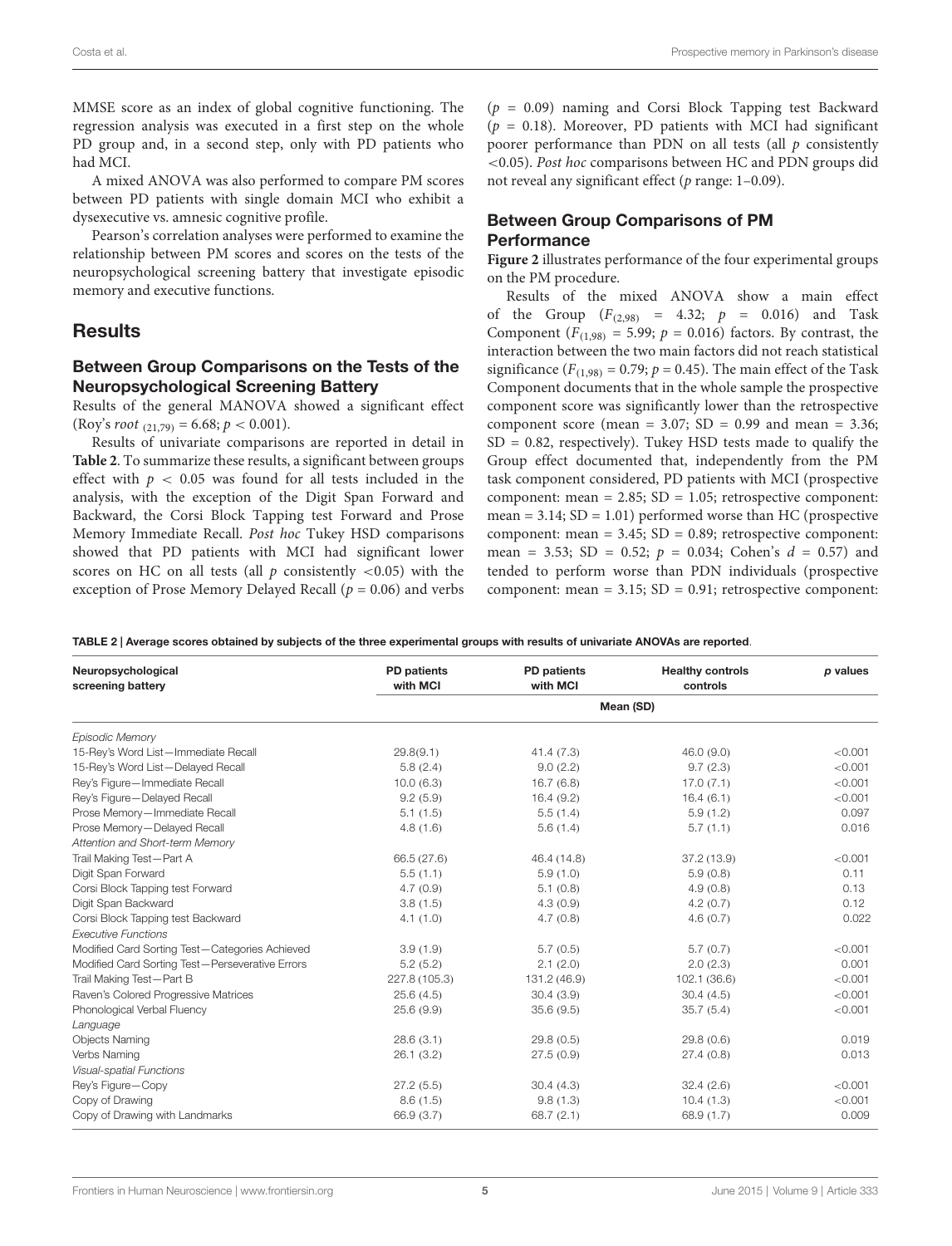

<span id="page-5-0"></span>mean = 3.59; SD = 0.55;  $p = 0.064$ ; Cohen's  $d = 0.43$ ). The comparison between PDN and HC groups showed, instead, that the result was quite far from the statistical significance ( $p = 0.84$ ; Cohen's  $d = 0.17$ ).

## Factors Predicting the Pill Questionnaire Score Regressions Performed on the Whole PD Group

In the first step of this analysis the MCST-categories score entered the regression equation ( $F_{(1,80)} = 19.7; p < 0.001;$  $R^2$  = 0.20) with a positive correlation with the dependent variable (Beta = 0.45; Pearson's  $r = 0.45$ ;  $t = 4.44$ ;  $p < 0.001$ ). This shows that better performance on this test is associated with better self-management of pharmacological therapy. In the second step the prospective component score of the PM procedure significantly contributed to the model  $(R^2)$ change = 0.074;  $F_{(2,80)}$  = 14.8;  $p \lt 0.001$ ), also in this case it correlated positively with the criterion (Beta = 0.27; Pearson's  $r = 0.30$ ;  $t = 2.83$ ;  $p = 0.006$ ), thus documenting that better intention retrieval is associated with better scores on the Pill questionnaire. The last variable entering the regression equation was, in the third step, the AES score  $(R^2)$ change = 0.041;  $F_{(3,80)} = 11.91$ ;  $p < 0.001$ ); in this case it correlated inversely with the dependent variable (Beta =  $-0.21$ ; Pearson's  $r = -0.27$ ;  $t = -2.19$ ;  $p = 0.032$ ). This documents that lower apathy rates are associated with better Pill questionnaire scores. None of the other factors tested contributed significantly to the model (partial correlations: retrospective component of the PM task =  $-0.05$ ; UPDRS part-III =  $-0.05$ ; BDI = 0.11; delayed Prose Recall =  $-0.01$ ;  $MMSE = 0.05$ ).

#### Regressions Performed Selectively on the MCI Sample

These regressions were executed to verify the above findings in the MCI group. The dependent variable was the same as above (i.e., score on the Pill questionnaire). In this case, however, the independent variables were those for which a significant effect had been found in the previous analysis, that is, the categories achieved on the MCST, the AES score and accuracy on the prospective component of the PM task. Results substantially confirmed the findings on the whole PD sample, with the exception of the AES, which no longer approached statistical



<span id="page-5-1"></span>significance (Beta =  $-0.21$ ;  $t = -1.61$ ;  $p = 0.12$ ). In particular, in the first step the MCST-categories score ( $F_{(1,46)} = 6.87$ ;  $p = 0.012$ ;  $R<sup>2</sup> = 0.13$ ), and in the second step the prospective component score of the PM task  $(F_{(1,45)} = 6.89; p = 0.002; R<sup>2</sup> = 0.23;$ **[Figure 3](#page-5-1)**) significantly entered the regression equation. Also in these cases the two explicative factors correlated positively with the dependent variable (with Beta =  $0.36$ ; and Beta =  $0.32$ , respectively).

## Relationship Between PM and Executive Functioning in the MCI Sample

Comparisons Between PD Patients with Executive and Amnestic Cognitive Profile within the Single Domain MCI Group

Results of the mixed ANOVA do not show any significant effect (Group:  $F_{(1,18)} = 0.07; p = 0.79;$  Task Component:  $F_{(1,18)} = 2.97; p = 0.10; Group*Task Component$ interaction  $(F_{(1,18)} = 0.97)$ .

#### Correlation Between Scores on Tests of the Neuropsychological Screening Battery that Investigate Episodic Memory and Executive Functions and PM Scores

The following tests were considered for episodic memory: Delayed Recall of a 15-Word List and Prose Memory Delayed Recall. The following tests were taken into account for the executive domain: Phonological Word Fluency, MCST (both categories achieved and perseverative errors) and the Trail Making Test (Part B—Part A). Correlation analyses were performed separately for the prospective and retrospective component of the PM task. In order to avoid the risk of alpha inflation, Bonferroni's correction was applied to these analyses. Accordingly, with six correlations the  $p$  value for considering a correlation as significant was set at 0.008 (i.e.,  $p = 0.05/6$ .

Results of the correlation analyses did not reveal any significant effect both for the prospective component (*r* ranged from  $-0.09$  to 0.12, and p ranged from 0.83 to 0.40) and the retrospective component ( $r$  ranged from 0.06 to 0.34 and  $p$ ranged from 0.81 to 0.018).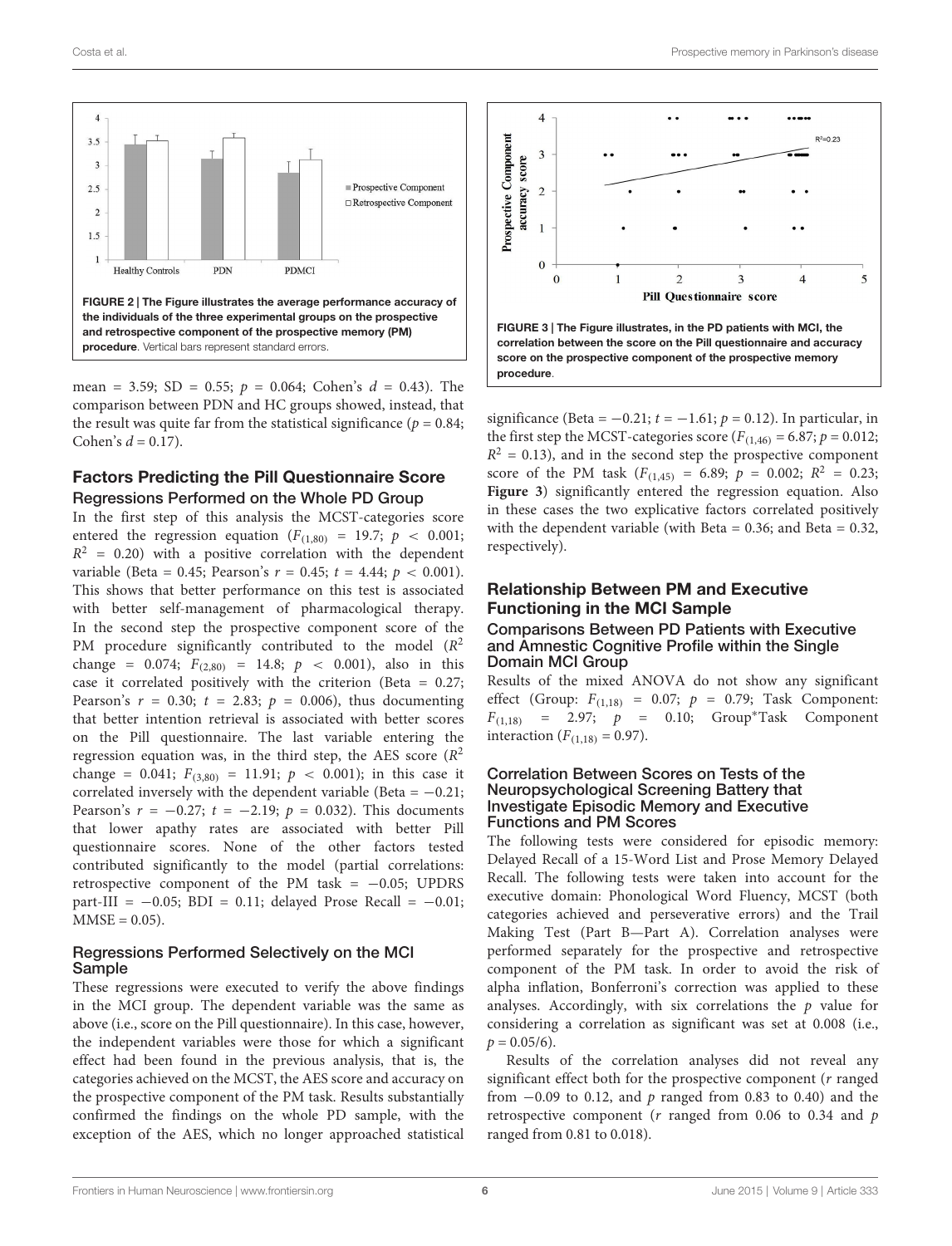# **Discussion**

This study was aimed at investigating time-based PM functioning and its relationship with autonomous management of medication in PD patients with and without MCI. The first main finding of the study is that PD patients with MCI performed significantly worse than HC on both the prospective and retrospective components of a time-based PM procedure. Moreover, with respect to the PDN group (i.e., PD patients who showed no significant cognitive impairment on a standard neuropsychological examination), the MCI group tended to perform worse on the PM task. By contrast, no significant PM performance difference was found between PDN and HC groups. It is unlikely that the above differences between the PD sub-groups were due to the clinical characteristics of the samples, as patients in the various PD subgroups were comparable for duration and severity of the disease and dopamine dosage.

To the best of our knowledge, this is the first study that has investigated time-based PM abilities in PD patients with MCI. Therefore, the results add new valuable information to the extant literature because they document that in PD patients time-based PM weakness is related to the presence of MCI. Indeed, previous studies examined time-based PM functioning in PD patients and demonstrated that their performance was significantly poorer than that of healthy controls [\(Costa et al.,](#page-8-24) [2008b;](#page-8-24) [Raskin et al.,](#page-9-4) [2011;](#page-9-4) but see [Katai et al.,](#page-8-25) [2003](#page-8-25) for partially divergent results). In those studies, however, the possible effect of MCI was not investigated. Very interestingly, our findings are substantially in line with the results of a previous study in which event-based PM performance was found to be significantly decreased in PD patients with MCI compared to PD patients without cognitive impairments who, in turn, performed as well as healthy controls [\(Costa et al.,](#page-8-5) [2015a\)](#page-8-5). Taken together the current and previous findings provide convergent evidence of a strict association between PM deficits and MCI in PD patients, thus investigating PM functioning might help significantly in discriminating between MCI and non-MCI in PD. From a clinical perspective, this is a very important observation. In fact, the presence of MCI is associated with increased risk of dementia in the affected individual [\(Janvin et al.,](#page-8-26) [2006;](#page-8-26) [Litvan et al.,](#page-8-9) [2012\)](#page-8-9). Therefore, the early identification of MCI in PD should be a main goal to improve management and treatment of the disease [\(Emre et al.,](#page-8-27) [2014\)](#page-8-27).

However, it should be noted that we did not find a clear dissociation between the prospective and retrospective component of the PM task. Indeed, PD patients with MCI appear to be equally impaired in both PM components. Previous studies showed that PD patients, compared with both healthy controls and PD patients without MCI, have reduced performance on traditional episodic memory tests [\(Emre et al.,](#page-8-28) [2007\)](#page-8-28). Two main hypotheses have been advanced to account for such an evidence. The first hypothesis sees memory disorders in these patients as a consequence of consolidation failure. This hypothesis is grounded on findings showing that individuals with PD have lower performance than healthy

controls in recognition and semantic cued recall tasks [\(Higginson](#page-8-29) [et al.,](#page-8-29) [2005;](#page-8-29) [Davidson et al.,](#page-8-30) [2006;](#page-8-30) [Cohn et al.,](#page-7-5) [2010\)](#page-7-5). The second hypothesis views memory weakness as a consequence of encoding or retrieval failures. Data evidencing that PD patients significantly benefit by a semantic cueing of studied information and that their performance significantly improves in recognition tests sustain this hypothesis [\(Dujardin and Laurent,](#page-8-31) [2003;](#page-8-31) [Emre et al.,](#page-8-28) [2007\)](#page-8-28). The pattern of memory disorders in PD patients with MCI is, indeed, poorly investigated. In a previous study we documented that PD patients with MCI, compared to non PD amnestic MCI individuals, significantly improved their memory recall in the Free and Cued Selective Reminding test after the semantic cue presentation [\(Costa](#page-8-3) [et al.,](#page-8-3) [2014\)](#page-8-3). This finding could support the hypothesis that, in these individuals, memory disorders are mainly related to retrieval failure, likely as a consequence of reduced efficiency of frontal-striatal networks [\(Cools,](#page-8-32) [2006\)](#page-8-32). However, in the current study, we did not find a clear relationship between PM performance and scores on the executive tests (and episodic memory tests) of the neuropsychological battery. Moreover, we did not find a clear difference on the PM performance pattern between PD patients with disexecutive and amnestic neuropsychological profile. This null finding could be due to the relatively low sample size of the single-domain MCI groups ( $n = 11$  and  $n = 9$ , respectively). This issue is undoubtedly worth of further investigation in larger samples of PD patients with MCI.

The second main finding of this study also shows that PM assessment can provide some relevant information about patients' functional autonomy. We applied a linear regression model to the data to investigate whether PM performance predicts PD patients' ability to manage their own medication; we also took into account the potential effect of other cognitive, affective and motor factors. We entered the Pill questionnaire score as the dependent variable. The Task Force of the Movement Disorder Society [\(Dubois et al.,](#page-8-13) [2007b\)](#page-8-13) recommends that this tool be used to assess the impact of cognitive impairments on functional abilities in the PD population. It is held that the Pill questionnaire overcomes the limits of other instruments (e.g., ADL and IADL), which can be affected by PD-related motor symptoms [\(Dubois et al.,](#page-8-13) [2007b\)](#page-8-13). We found that the best model for predicting the Pill questionnaire score included accuracy on the prospective component of the PM task, number of categories achieved on the MCST and AES score. When the PDN group was excluded from the analysis (and only the MCI sample remained), the PM prospective component and the MCST scores remained significant predictors and the AES score effect was no longer significant. The relationship between the explicative variables and the criterion was in the expected direction, that is, better scores on the former were associated with better scores on the latter.

Our finding of a significant association between PM performance and PD patients' autonomous management of their own medication was expected. Indeed, taking prescribed drugs at the correct time depends on the ability to monitor the time course and to spontaneously retrieve the related intention by interrupting the ongoing activity. This condition is quite similar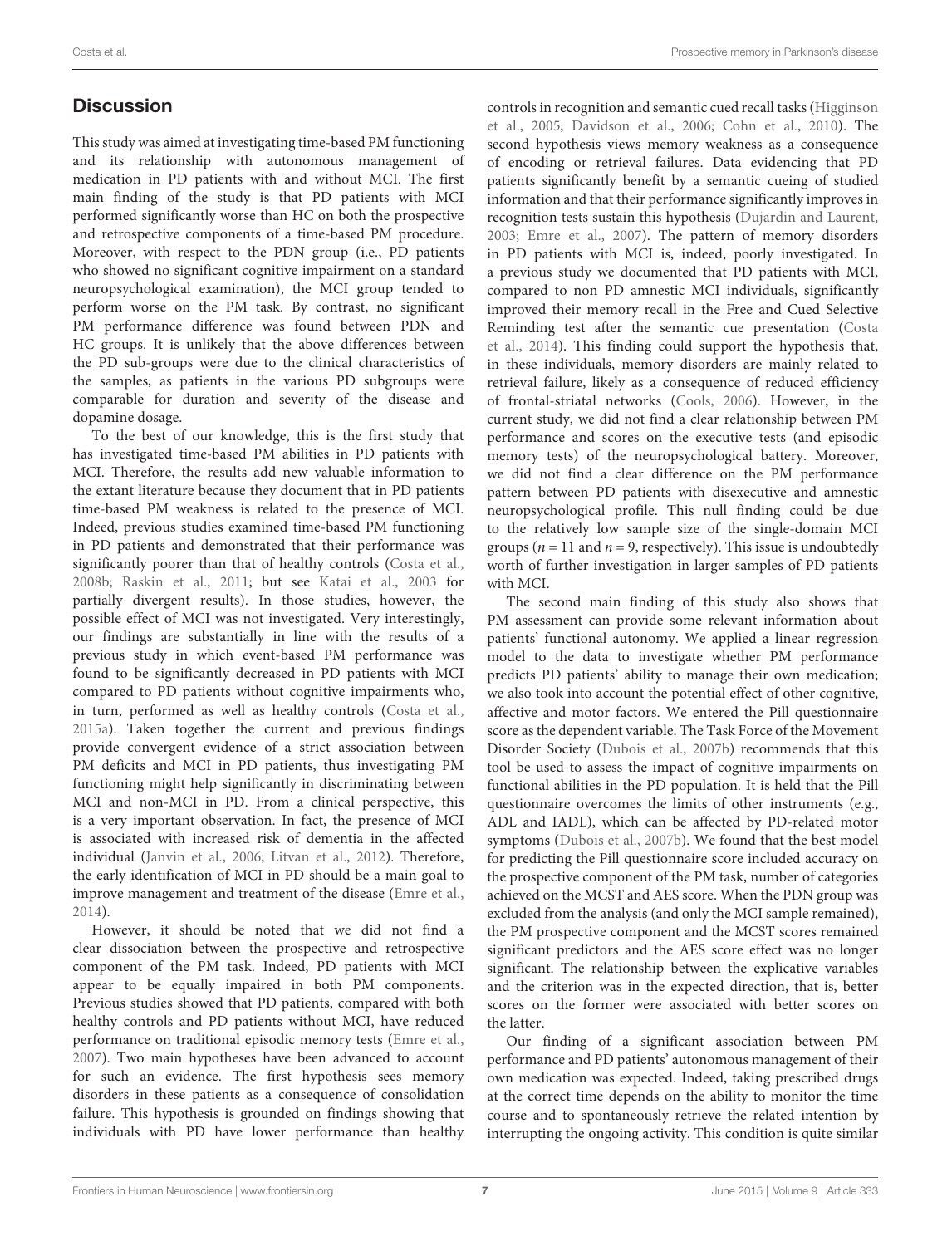to that represented by our PM procedure. In this regard, it is noteworthy that accuracy on the prospective (but not on the retrospective) component predicted the Pill questionnaire score. In fact, the prospective component of our procedure was completely self-guided as it specifically required that subjects autonomously shift their attention from the ongoing task to performing the planned action in the right time window without any explicit prompting by the examiner. Instead, the retrospective component required less self-management of the task. In fact, if the subject did not autonomously begin to perform the action (i.e., prospective component score  $= 0$ ), he was reminded by the examiner that he was expected to perform some actions at the expiration of the 10-min period.

Our result was also expected on the basis of previous data suggesting that in PD patients there is a relationship between PM functioning and functional abilities [\(Pirogovsky et al.,](#page-9-2) [2012;](#page-9-2) [Costa et al.,](#page-8-5) [2015a\)](#page-8-5). However, with respect to previous findings the current result clarifies that this association is significant in PD patients with MCI independently from the effect of other cognitive (i.e., executive and episodic memory), affective (depression and apathy) and motor symptoms. In this regard, the finding that PM accuracy entered the regression model together with the MCST score, significantly improving the amount of variance explained by the model itself, is of particular interest. Indeed, it is generally held that the prospective component of a PM task, such as the one used here, depends strictly on the correct functioning of the executive system [\(Costa et al.,](#page-8-33) [2011a;](#page-8-33) [McDaniel and Einstein,](#page-8-34) [2011\)](#page-8-34). Strategic monitoring of the time passing and shifting from the ongoing activity to intention retrieval are particularly stressed. Coherently, data obtained from healthy subjects [\(Burgess et al.,](#page-7-6) [2011;](#page-7-6) [Costa et al.,](#page-8-35) [2011b,](#page-8-35) [2013b;](#page-8-36) [Cona et al.,](#page-8-37) [2015\)](#page-8-37) and neurological patients [\(Kinsella et al.,](#page-8-11) [1996;](#page-8-11) [Fish et al.,](#page-8-12) [2010;](#page-8-12) [Carlesimo et al.,](#page-7-7) [2014\)](#page-7-7) document that the ability to spontaneously retrieve the intention during a PM task is associated with prefrontal cortex activity. However, as discussed above, the PM procedure resembles a multitasking condition in that it requires that subjects keep in memory and autonomously retrieve the intention to perform an action while performing an intercurrent ongoing activity. This condition seems substantially different from that proposed in the MCST and other classical executive tests and is probably more akin to daily living functioning. As a matter of fact we did not find significant correlations

## **References**

- <span id="page-7-4"></span>Beck, A. T., Ward, C. H., Mendelson, M., Mock, M., and Erbaugh, J. (1961). An inventory for measuring depression. Arch. Gen. Psychiatry 4, 561–571. doi: 10. 1001/archpsyc.1961.01710120031004
- <span id="page-7-6"></span>Burgess, P. W., Gonen-Yaacovi, G., and Volle, E. (2011). Functional neuroimaging studies of prospective memory: what have we learnt so far? Neuropsychologia 49, 2246–2257. doi: 10.1016/j.neuropsychologia.2011. 02.014
- <span id="page-7-0"></span>Burgess, P. W., Veitch, E., de Lacy Costello, A., and Shallice, T. (2000). The cognitive and neuroanatomical correlates of multitasking. Neuropsychologia 38, 848–863. doi: 10.1016/s0028-3932(99)00134-7
- <span id="page-7-3"></span>Capasso, R., and Miceli, G. (2001). Esame Neuropsicologico Dell'Afasia. Milano: Springer Verlag.

between scores on the executive tests of the neuropsychological screening battery and PM scores. Based on this observation, we can conclude that the additional amount of variance explained by the regression model by entering the PM score is related to this own characteristic of the PM procedure. In agreement with results of previous research [\(Pirogovsky et al.,](#page-9-2) [2012;](#page-9-2) [Costa et al.,](#page-8-5) [2015a\)](#page-8-5), this conclusion supports the ecological validity of PM tasks.

In conclusion, the results of this study demonstrate that in PD patients time-based PM weakness is specifically related to the presence of MCI. This finding indicates the importance of PM assessment to identify MCI during the course of PD. In this regard, it should be noted that in the current study we administered a PM task that was incorporated in the standard neuropsychological battery. This means that this task has the great advantage of not requiring significant additional time to assess PM. The same data indicate that the decreased efficiency of the time-based PM processes is associated with reduced independent behavior. Indeed, in PD patients dopamine therapy is often very complex and requires that doses be taken at different times of the day. Missing or repeatedly delaying medication may lead to a significant worsening of the patient's condition. This observation further strengthens the potential importance of planning training programs aimed at improving PM abilities in PD patients with MCI.

## Author Contributions

AC, GAC, SZ, AP and CC made substantial contributions to conceptualizing the work and to acquiring, analyzing and interpreting the data; they drafted the work or revised it critically for important intellectual content; they gave their final approval of the version to be published; and they also agreed to be accountable for all aspects of the work and to ensure that questions related to the accuracy or integrity of any part of the work are appropriately investigated and resolved. FS made a substantial contribution to data acquisition; drafted the work or revised it critically for important intellectual content; gave final approval of the version to be published; and agreed to be accountable for all aspects of the work by ensuring that questions related to the accuracy or integrity of any part of the work are appropriately investigated and resolved.

- <span id="page-7-2"></span>Carlesimo, G. A., Buccione, I., Fadda, L., Graceffa, A., and Mauri, M. (2002). Standardizzazione di due test di memoria per uso clinico: breve racconto e figura di Rey. Nuova Riv Neurol. 12, 1–13.
- <span id="page-7-1"></span>Carlesimo, G. A., Caltagirone, C., and Gainotti, G. (1996). The mental deterioration battery: normative data, diagnostic reliability and qualitative analyses of cognitive impairment. The group for the standardization of the mental deterioration battery. Eur. Neurol. 36, 378–384. doi: 10.1159/0001 17297
- <span id="page-7-7"></span>Carlesimo, G. A., di Paola, M., Fadda, L., Caltagirone, C., and Costa, A. (2014). Prospective memory impairment and executive dysfunction in prefrontal lobe damaged patients: is there a causal relationship? Behav. Neurol. 2014:168496. doi: 10.1155/2014/168496
- <span id="page-7-5"></span>Cohn, M., Moscovitch, M., and Davidson, P. S. (2010). Double dissociation between familiarity and recollection in Parkinson's disease as a function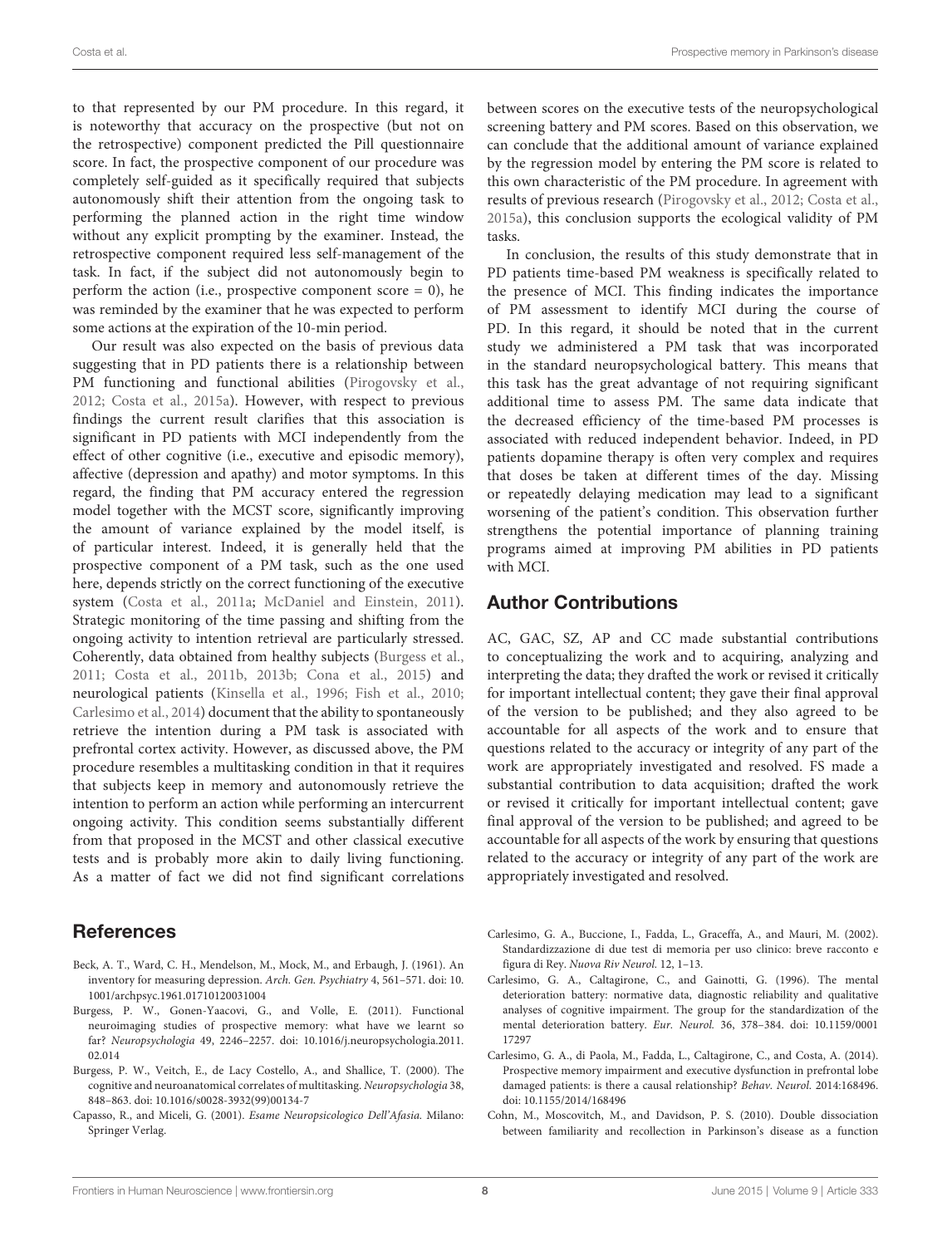of encoding tasks. Neuropsychologia 48, 4142–4147. doi: 10.1016/j. neuropsychologia.2010.10.013

- <span id="page-8-37"></span>Cona, G., Scarpazza, C., Sartori, G., Moscovitch, M., and Bisiacchi, P. S. (2015). Neural bases of prospective memory: a meta-analysis and the ''Attention to Delayed Intention'' (AtoDI) model. Neurosci. Biobehav. Rev. 52, 21–37. doi: 10. 1016/j.neubiorev.2015.02.007
- <span id="page-8-32"></span>Cools, R. (2006). Dopaminergic modulation of cognitive function-implications for L-DOPA treatment in Parkinson's disease. Neurosci. Biobehav. Rev. 30, 1–23. doi: 10.1016/j.neubiorev.2005.03.024
- <span id="page-8-33"></span>Costa, A., Caltagirone, C., and Carlesimo, G. A. (2011a). Prospective memory impairment in mild cognitive impairment: an analytical review. Neuropsychol. Rev. 21, 390–404. doi: 10.1007/s11065-011-9172-z
- <span id="page-8-23"></span>Costa, A., Fadda, L., Perri, R., Brisindi, M., Lombardi, M. G., Caltagirone, C., et al. (2015b). Sensitivity of a time-based prospective memory procedure in the assessment of amnestic mild cognitive impairment. J. Alzheimers Dis. 44, 63–67. doi: 10.3233/JAD-142070
- <span id="page-8-36"></span>Costa, A., Oliveri, M., Barban, F., Bonnì, S., Koch, G., and Caltagirone, C. (2013b). The right frontopolar cortex is involved in visual-spatial prospective memory. PLoS One 8:e56039. doi: 10.1371/journal.pone.0056039
- <span id="page-8-35"></span>Costa, A., Oliveri, M., Barban, F., Torriero, S., Salerno, S., Lo Gerfo, E., et al. (2011b). Keeping memory for intentions: a cTBS investigation of the frontopolar cortex. Cereb. Cortex 21, 2696–2703. doi: 10.1093/cercor/bhr052
- <span id="page-8-4"></span>Costa, A., Peppe, A., Brusa, L., Caltagirone, C., Gatto, I., and Carlesimo, G. A. (2008a). Levodopa improves time-based prospective memory in Parkinson's disease. J. Int. Neuropsychol. Soc. 14, 601–610. doi: 10. 1017/s135561770808082x
- <span id="page-8-24"></span>Costa, A., Peppe, A., Caltagirone, C., and Carlesimo, G. A. (2008b). Prospective memory impairment in individuals with Parkinson's disease. Neuropsychology 22, 283–292. doi: 10.1037/0894-4105.22.3.283
- <span id="page-8-1"></span>Costa, A., Peppe, A., Caltagirone, C., and Carlesimo, G. A. (2013a). Decreased event-based prospective memory functioning in individuals with Parkinson's disease. J. Neuropsychol. 7, 153–163. doi: 10.1111/jnp.12024
- <span id="page-8-3"></span>Costa, A., Peppe, A., Serafini, F., Zabberoni, S., Barban, F., Caltagirone, C., et al. (2014). Prospective memory performance of patients with Parkinson's disease depends on shifting aptitude: evidence from cognitive rehabilitation. J. Int. Neuropsychol. Soc. 20, 717–726. doi: 10.1017/s13556177140 00563
- <span id="page-8-5"></span>Costa, A., Peppe, A., Zabberoni, S., Serafini, F., Barban, F., Scalici, F., et al. (2015a). Prospective memory performance in individuals with Parkinson's disease who have mild cognitive impairment. Neuropsychology doi: 10.1037/neu0000184 [Epub ahead of print].
- <span id="page-8-8"></span>Cummings, J. L., Dubois, B., Molinuevo, J. L., and Scheltens, P. (2013). International work group criteria for the diagnosis of Alzheimer disease. Med. Clin. North. Am. 97, 363–368. doi: 10.1016/j.mcna.2013.01.001
- <span id="page-8-30"></span>Davidson, P. S., Anaki, D., Saint-Cyr, J. A., Chow, T. W., and Moscovitch, M. (2006). Exploring the recognition memory deficit in Parkinson's disease: estimates of recollection versus familiarity. Brain 129, 1768–1779. doi: 10. 1093/brain/awl115
- <span id="page-8-13"></span>Dubois, B., Burn, D., Goetz, C., Aarsland, D., Brown, R. G., Broe, G. A., et al. (2007b). Diagnostic procedures for Parkinson's disease dementia: recommendations from the movement disorder society task force. Mov. Disord. 22, 2314–2324. doi: 10.1002/mds.21844
- <span id="page-8-7"></span>Dubois, B., Feldman, H. H., Jacova, C., Cummings, J. L., Dekosky, S. T., Barberger-Gateau, P., et al. (2010). Revising the definition of Alzheimer's disease: a new lexicon. Lancet Neurol. 9, 1118–1127. doi: 10.1016/S1474-4422(10)70223-4
- <span id="page-8-6"></span>Dubois, B., Feldman, H. H., Jacova, C., Dekosky, S. T., Barberger-Gateau, P., Cummings, J., et al. (2007a). Research criteria for the diagnosis of Alzheimer's disease: revising the NINCDS-ADRDA criteria. Lancet Neurol. 6, 734–746. doi: 10.1016/s1474-4422(07)70178-3
- <span id="page-8-31"></span>Dujardin, K., and Laurent, B. (2003). Dysfunction of the human memory systems: role of the dopaminergic transmission. Curr. Opin. Neurol. 16(Suppl. 2), S11–S16. doi: 10.1097/00019052-200312002-00003
- <span id="page-8-28"></span>Emre, M., Aarsland, D., Brown, R., Burn, D. J., Duyckaerts, C., Mizuno, Y., et al. (2007). Clinical diagnostic criteria for dementia associated with Parkinson's disease. Mov. Disord. 22, 1689–1707. doi: 10.1002/mds.21507
- <span id="page-8-27"></span>Emre, M., Ford, P. J., Bilgiç, B., and Uç, E. Y. (2014). Cognitive impairment and dementia in Parkinson's disease: practical issues and management. Mov. Disord. 29, 663–672. doi: 10.1002/mds.25870
- <span id="page-8-15"></span>Fahn, S., and Elton, R. L. (1987). "UPDRS development committee. Unified Parkinson's disease rating scale,'' in Recent Development in Parkinson's Disease, eds S. Fahn, P. D. Marsden, D. B. Calne, and A. Liebarman (Florman Park, NJ: Mac Millan Health Care Information), 153–163.
- <span id="page-8-12"></span>Fish, J., Wilson, B. A., and Manly, T. (2010). The assessment and rehabilitation of prospective memory problems in people with neurological disorders: a review. Neuropsychol. Rehabil. 20, 161–179. doi: 10.1080/09602010903126029
- <span id="page-8-2"></span>Foster, E. R., Rose, N. S., McDaniel, M. A., and Rendell, P. G. (2013). Prospective memory in Parkinson disease during a virtual week: effects of both prospective and retrospective demands. Neuropsychology 27, 170–181. doi: 10. 1037/a0031946
- <span id="page-8-19"></span>Giovagnoli, A. R., Del Pesce, M., Mascheroni, S., Simoncelli, M., Laiacona, M., and Capitani, E. (1996). Trail making test: normative values from 287 normal adults controls. Ital. J. Neurol. Sci. 17, 305–309. doi: 10.1007/bf01 997792
- <span id="page-8-10"></span>Halliday, G. M., Leverenz, J. B., Schneider, J. S., and Adler, C. H. (2014). The neurobiological basis of cognitive impairment in Parkinson's disease. Mov. Disord. 29, 634–650. doi: 10.1002/mds.25857
- <span id="page-8-29"></span>Higginson, C. I., Wheelock, V. L., Carroll, K. E., and Sigvardt, K. A. (2005). Recognition memory in Parkinson's disease with and without dementia: evidence inconsistent with the retrieval deficit hypothesis. J. Clin. Exp. Neuropsychol. 27, 516–528. doi: 10.1080/13803390490515469
- <span id="page-8-14"></span>Hughes, A. J., Daniel, S. E., Kilford, L., and Lees, A. J. (1992). Accuracy of clinical diagnosis of idiopathic Parkinson's disease: a clinicopathological study of 100 cases. J. Neurol. Neurosurg. Psychiatry 55, 181–184. doi: 10.1136/jnnp. 55.3.181
- <span id="page-8-26"></span>Janvin, C. C., Larsen, J. P., Aarsland, D., and Hugdahl, K. (2006). Subtypes of mild cognitive impairment in Parkinson's disease: progression to dementia. Mov. Disord. 21, 1343–1349. doi: 10.1002/mds.20974
- <span id="page-8-25"></span>Katai, S., Maruyama, T., Hashimoto, T., and Ikeda, S. (2003). Event based and time based prospective memory in Parkinson's disease. J. Neurol. Neurosurg. Psychiatry 74, 704–709. doi: 10.1136/jnnp.74.6.704
- <span id="page-8-11"></span>Kinsella, G., Murtagh, D., Landry, A., Homfray, K., Hammond, M., O'Beirne, L., et al. (1996). Everyday memory following traumatic brain injury. Brain Inj. 10, 499–508. doi: 10.1080/026990596124214
- <span id="page-8-0"></span>Kliegel, M., Altgassen, M., Hering, A., and Rose, N. S. (2011). A process-model based approach to prospective memory impairment in Parkinson's disease. Neuropsychologia 49, 2166–2177. doi: 10.1016/j.neuropsychologia.2011. 01.024
- <span id="page-8-16"></span>Lawton, M. P., and Brody, E. M. (1969). Assessment of older people; selfmaintaining and instrumental activity of daily living. Gerontologist 9, 179–186. doi: 10.1093/geront/9.3\_part\_1.179
- <span id="page-8-22"></span>Leentjens, A. F., Dujardin, K., Marsh, L., Martinez-Martin, P., Richard, I. H., Starkstein, S. E., et al. (2008). Apathy and anhedonia rating scales in Parkinson's disease: critique and recommendations. Mov. Disord. 23, 2004–2014. doi: 10. 1002/mds.22229
- <span id="page-8-9"></span>Litvan, I., Goldman, J. G., Tröster, A. I., Schmand, B. A., Weintraub, D., Petersen, R. C., et al. (2012). Diagnostic criteria for mild cognitive impairment in Parkinson's disease: movement disorder society task force guidelines. Mov. Disord. 27, 349–356. doi: 10.1002/mds.24893
- <span id="page-8-21"></span>Marin, R. S., Biedrzycki, R. C., and Firinciogullari, S. (1991). Reliability and validity of the apathy evaluation scale. Psychiatry Res. 38, 143–162. doi: 10.1016/0165- 1781(91)90040-v
- <span id="page-8-34"></span>McDaniel, M. A., and Einstein, G. O. (2011). The neuropsychology of prospective memory in normal aging: a componential approach. Neuropsychologia 49, 2147–2155. doi: 10.1016/j.neuropsychologia.2010.12.029
- <span id="page-8-17"></span>Measso, G., Cavarzeran, F., Zappala, G., Lebowitz, B. D., Crook, T. H., Pirozzolo, F. J., et al. (1991). The Mini Mental State Examination: normative study of a random sample of the Italian population. Dev. Neuropsychol. 9, 77–85. doi: 10. 1080/87565649109540545
- <span id="page-8-18"></span>Monaco, M., Costa, A., Caltagirone, C., and Carlesimo, G. A. (2013). Forward and backward span for verbal and visuo-spatial data: standardization and normative data from an Italian adult population. Neurol. Sci. 34, 749–754. doi: 10.1007/s10072-012-1130-x
- <span id="page-8-20"></span>Nocentini, U., Di Vincenzo, S., Panella, M., Pasqualetti, P., and Caltagirone, C. (2002). La valutazione delle funzioni esecutive nella pratica neuropsicologica; dal modified card sorting test al modified card sorting test-roma version. Dati di standardizzazione. Nuova Riv Neurol. 12, 13–24.